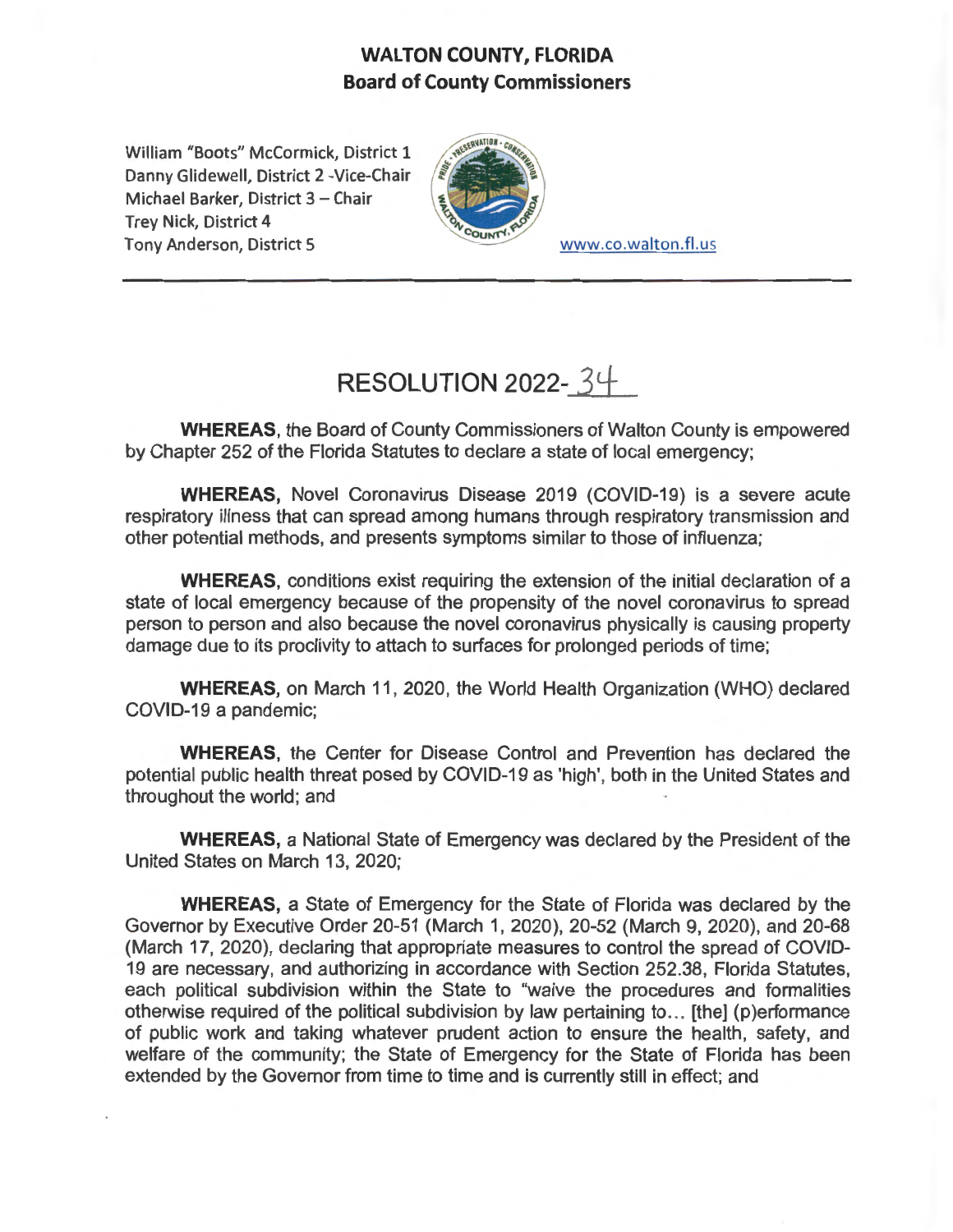**WHEREAS,** the Walton County Board of County Commissioners declared a Local State of Emergency on March 16, 2020, which has been extended to the present date;

**WHEREAS,** since the declaration of a State of Emergency for the State of Florida on March 1, 2020, the Governor has found it necessary and appropriate to issue additional Executive Orders to slow the spread of COVID-19, and has modified existing restrictions to implement a phased reopening process, and has provided parameters for the conduct of permitted business operations, directed compliance with health and safety practices as established by the Centers for Disease Control and Prevention (CDC), and elaborated other restrictions and modifications to previous orders; and

**WHEREAS,** the Walton County Board of County Commissioners further finds and determines that the COVID-19 pandemic is a fluid emergency situation which may require loosening or tightening restrictions based on the number of cases, hospitalizations, rates of infection, and limited resources of the County, Emergency Medical Personnel, Walton County Sheriff's Office, Florida Department of Health, and area medical providers;

**WHEREAS,** it is the duty of Walton County to take protective measures - including activation of the emergency operation center, procurement of personal protective equipment, consequence management, and similar activities to support the public health and safety of the community;

**WHEREAS,** Walton County is encountering an impending serious threat to the health of the residents and visitors of Walton County;

**WHEREAS,** Walton County began implementing preparations to address the serious public health threat on January 31, 2020;

**WHEREAS,** certain specialized equipment and personnel may be required to adequately respond to the needs of its citizens;

**WHEREAS,** other measures may have to be taken in order to mitigate the potential for causing further threatening conditions within the County;

**WHEREAS,** it is necessary and appropriate to take action to ensure that COVID-19 remains controlled, and that residents and visitors in Florida remain safe and secure;

**WHEREAS,** the Board of County Commissioners of Walton County resolves that it is necessary to declare a state of emergency from 2:30pm (C.D.T.) March 29, 2022 and ending on April 5, 2022 at 2:30pm (C.D.T.) because the County will be impacted to such an extent that resources from the State will be needed to assist with the emergency response and recovery, and the County also needs all the powers available to a County under a State of Emergency declaration.

**NOW, THEREFORE, BE IT RESOLVED** that the Board of County Commissioners of Walton County, Florida, does hereby proclaim: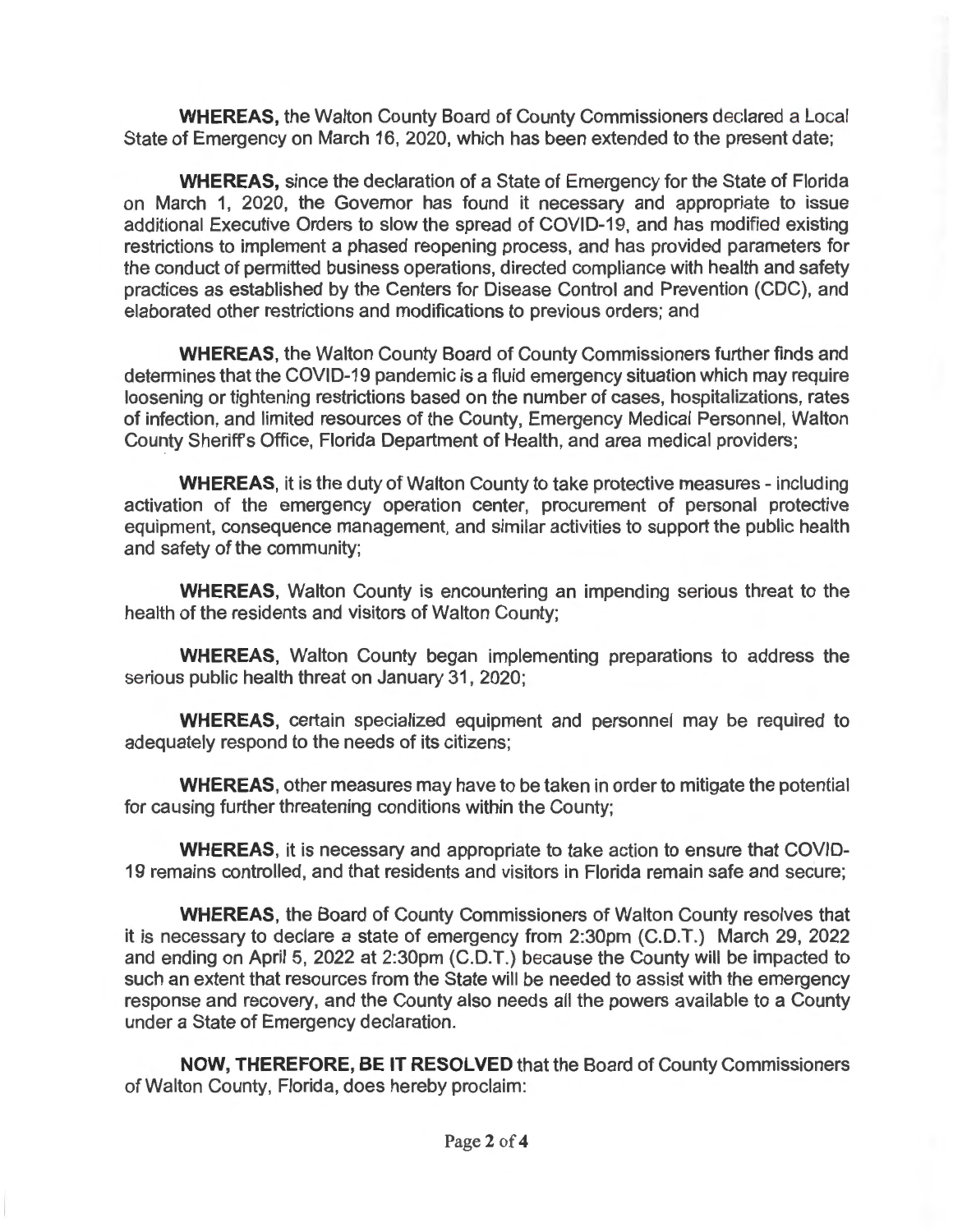- 1. That a local state of emergency exists in Walton County, Florida, from 2:30pm (C.D.T.) March 29, 2022 and ending on April 5, 2022, at 2:30pm (C.D.T.) due to the global COVID-19 pandemic;
- 2. That the Board of County Commissioners of Walton County, Florida, hereby enlists the aid of the Honorable Governor of the State of Florida, the State Cabinet, and our Federal Representatives in Washington, D.C. , for assistance in its time of need; and
- 3. That pursuant to Section 252.38(3), Florida Statutes (2019), during this State of Emergency, the Walton County Board of County Commissioners hereby waives the procedures and formalities otherwise required of Walton County by law pertaining to:
	- a. Performance of public works, and taking whatever prudent action is necessary to ensure the health, safety, and welfare of the community;
	- b. Entering into contracts;
	- c. Incurring obligations;
	- d. Employment of permanent and temporary workers;
	- e. Utilization of volunteer workers;
	- f. Rental of equipment;
	- g. Acquisition and distribution, with or without compensation, of supplies, materials, and facilities; and
	- h. Appropriation and expenditure of public funds,

to the extent necessary to carry out County functions necessary to ensure the health, safety, and welfare of the community and to protect lives and property.

- 4. A violation of this Emergency Declaration shall constitute a criminal offense and shall be punishable as provided in Section 252.50, Florida Statutes;
- 5. This Emergency Declaration shall supersede all inconsistent or conflicting Ordinances, Resolutions or Declarations;
- 6. If any portion of this Emergency Declaration is determined by any Court to be invalid, the invalid portion shall be stricken, and such striking shall not affect the validity of the remainder of this Emergency Declaration. If any Court determines that this Emergency Declaration, or any portion hereof, cannot be legally applied to any individual(s), group(s), entity(ies), property(ies), or circumstance(s), such determination shall not affect the applicability hereof to any other individual, group, entity, property, or circumstance;
- 7. That this local State of Emergency shall exist and remain in effect from 2:30pm (C.D.T.), March 29, 2022 to April 5, 2022, at 2:30pm (C.D.T.) and may be extended and/or modified as provided by law.